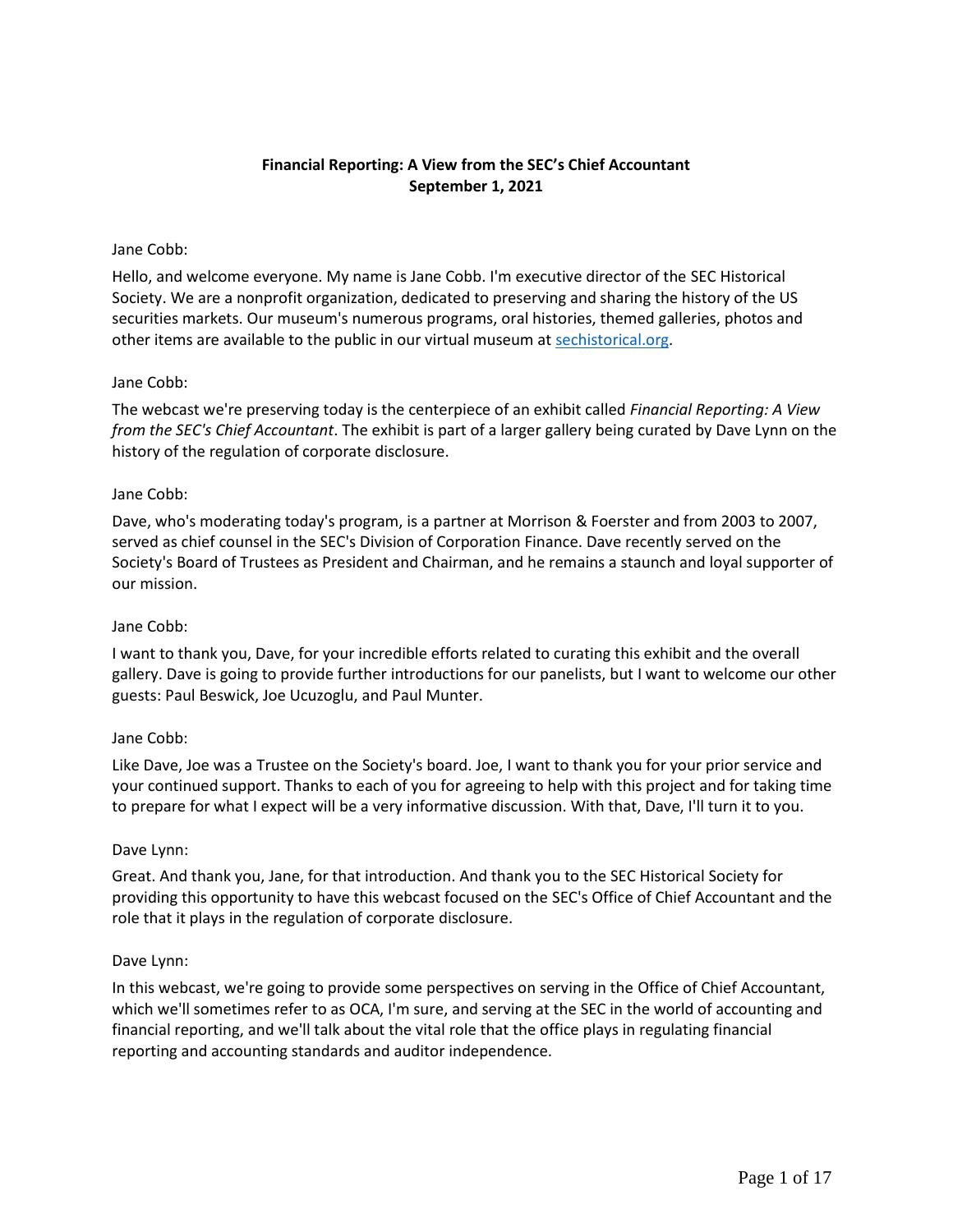# Dave Lynn:

And for this purpose, I couldn't think of a better group to talk to. I'm very pleased to be joined by the panel today. Joe Ucuzoglu is chief executive officer of Deloitte US. Previously, Joe served as the leader of Deloitte's audit and assurance practice in the United States. He also served as national managing partner for government, regulatory, and professional matters. He served as a senior advisor to the chief accountant at the Securities and Exchange Commission, and Joe received his BS degree in accounting from the University of Southern California.

### Dave Lynn:

I'm pleased that we're joined today by Paul Munter, who's serving now as the Acting Chief Accountant of the SEC. And he's been in that role since February of this year. Since 2019, Paul served as Deputy Chief Accountant, leading the work with SEC's Chief Accountant's office in the international sector. And from 2002 to 2003, Paul was an academic accounting fellow at the SEC. Paul was in practice at KPMG, where he served as lead technical partner within the realm of international accounting and auditing activities, and also established positions of the firm on the application of IFRS. Paul has also done a stint in academia, serving on the faculty at The University of Miami, Texas Tech University, and The University of Colorado. Paul earned his PhD in accounting from the University of Colorado and received BS and MS degrees from Fresno State University.

## Dave Lynn:

And Paul Beswick, I'm really happy that Paul's able to join us today. Paul is the EY Americas Deputy Chief Accountant and IFRS leader. He served as chief accountant of the Securities and Exchange Commission from 2012 to 2014. Paul joined the SEC staff in 2007. He served as a senior advisor to the chief accountant, and he also served in the role of deputy chief accountant, both dealing with OCA's accounting group, as well as with the professional practice group. Before joining the staff, Paul was a partner with Ernst & Young LLP. He worked in the firm's professional practice and risk management group. He also served as a practice fellow at the Financial Accounting Standards Board, and Paul's a graduate of Miami University, Oxford OH. Thank you all very much for joining us today.

## Dave Lynn:

The first thing I wanted to touch on is really to understand how each of you came to work at the SEC and become a part of OCA because I think many people are often interested in how they can work in an organization like the SEC, and how OCA may attract and bring in talent over the years. Maybe Joe, we could start with you to talk about your experience with OCA.

## Joe Ucuzoglu:

I'd love to. And first off, let me just say what a privilege it is to be a part of this esteemed panel. I had the opportunity to participate in the Professional Accounting Fellow Program, which I believe traces its roots all the way back to the 1970s, and was an unbelievable opportunity early in my career to sort of be at the forefront of some of the big issues in the accounting profession, the big disclosure topics that companies and audit firms were wrestling with, the chance to work alongside the incredibly dedicated public servants of the Commission.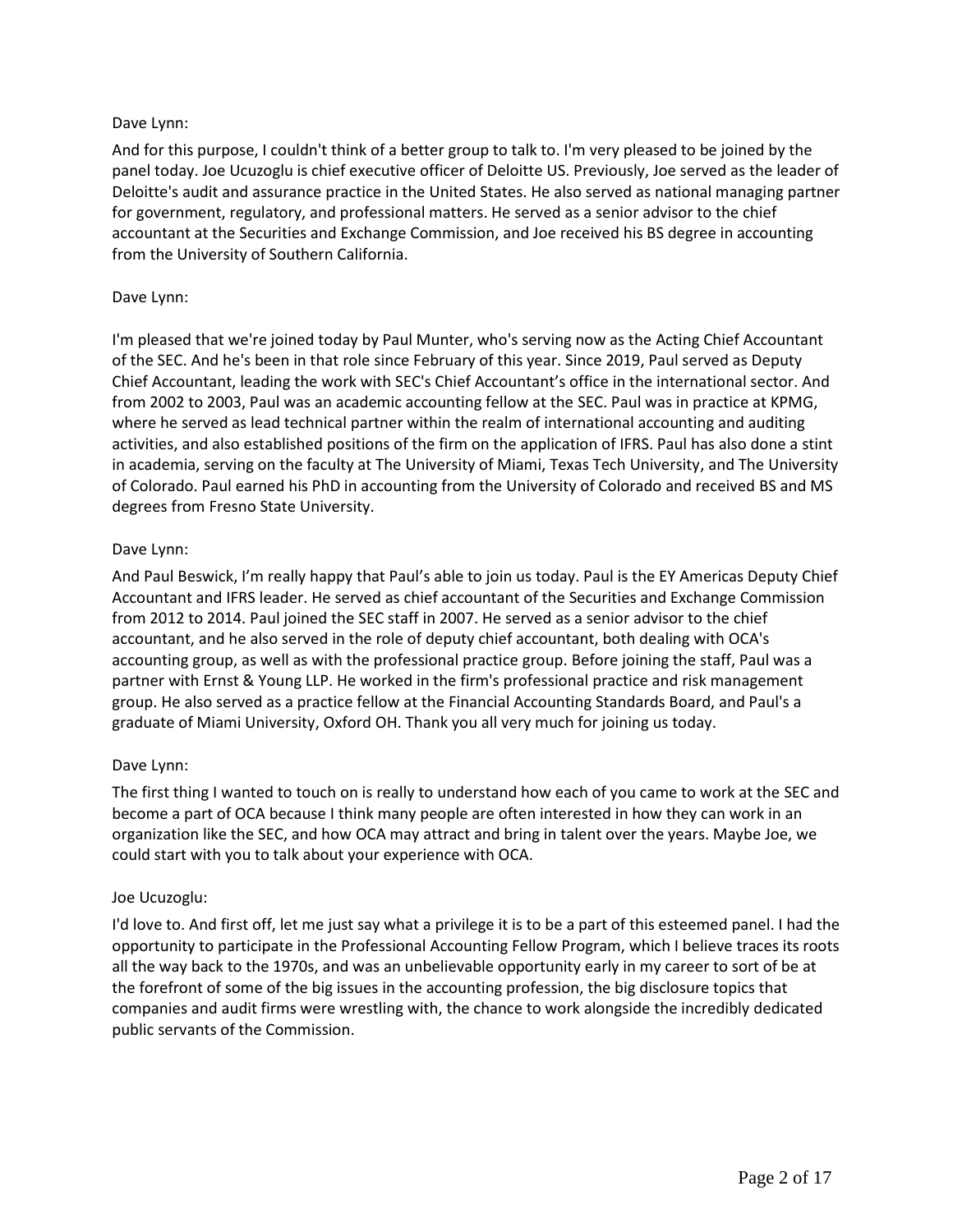# Joe Ucuzoglu:

And frankly, to this day, even in my current role, leading Deloitte, many of the foundational experiences from my couple of years at the Commission and the public interest mindset that was instilled in me early on, continue to be incredibly important to everything I do. I look back fondly as two of the most meaningful years of my career.

## Dave Lynn:

That's great. Paul Beswick, how about you, what brought you to OCA originally?

## Paul Beswick:

So, as you mentioned in my background, I was a FASB fellow. And as I was going through that process, I learned a lot while I was at the FASB. And one of the things that I had the opportunity to do was work directly with the Office of the Chief Accountant on standard setting issues and got to know people like Joe. And when Joe had decided to leave the SEC, the Chief Accountant at the time, Conrad Hewitt, was looking for another Senior Advisor. And it was an opportunity for me to increase my knowledge and serve the public interest and come down to OCA and work as the senior advisor.

### Dave Lynn:

That's great. And Paul Beswick, you got to do a couple of tours now through the Office of the Chief Accountant, both as an Academic Accounting Fellow and then later as Deputy Chief Accountant and as Acting Chief Accountant. What brought you in the first time and what brought you back the second time?

#### Paul Munter:

Yeah. Thanks. Paul Munter. You're going to confuse Paul Beswick and I, I'm sure, another time. Yeah, but no worries. As your introduction indicated, my career path is a little non-traditional for somebody to have ended up in the seat I'm in now. And so my experiences with OCA really began about 25 years ago, when I was still an academic at The University of Miami. And I was asked to come in and do a series of trainings for the staff of OCA on new accounting standards that were going on in the mid-1990s. And I did that for about four years, coming in two or three times a year to provide training for the staff. Obviously, I got to know many of the professionals in OCA through that process. And then, as you said, I had an opportunity to come in as an Academic Fellow.

#### Paul Munter:

It worked out that I was eligible for sabbatical at the university I was attending at the moment, the University of Miami, so I joined OCA as an Academic Fellow. I came in during Sarbanes-Oxley, Dave. My first day was actually the day after Sarbanes-Oxley was signed. I just had an incredible experience of about a year and a half dealing with a lot of the things that were going on in the aftermath of Sarbanes-Oxley, including obviously the starting of the PCAOB and the oversight of it. The IASB was just in its formative days there. So, I had a lot of interaction with them, which then led me in my role at KPMG to end up doing a lot of international stuff.

## Paul Munter:

I retired from KPMG, and was just kind of happily back in academics teaching at the University of Colorado, and got a call that the Deputy position over international activities was coming open, and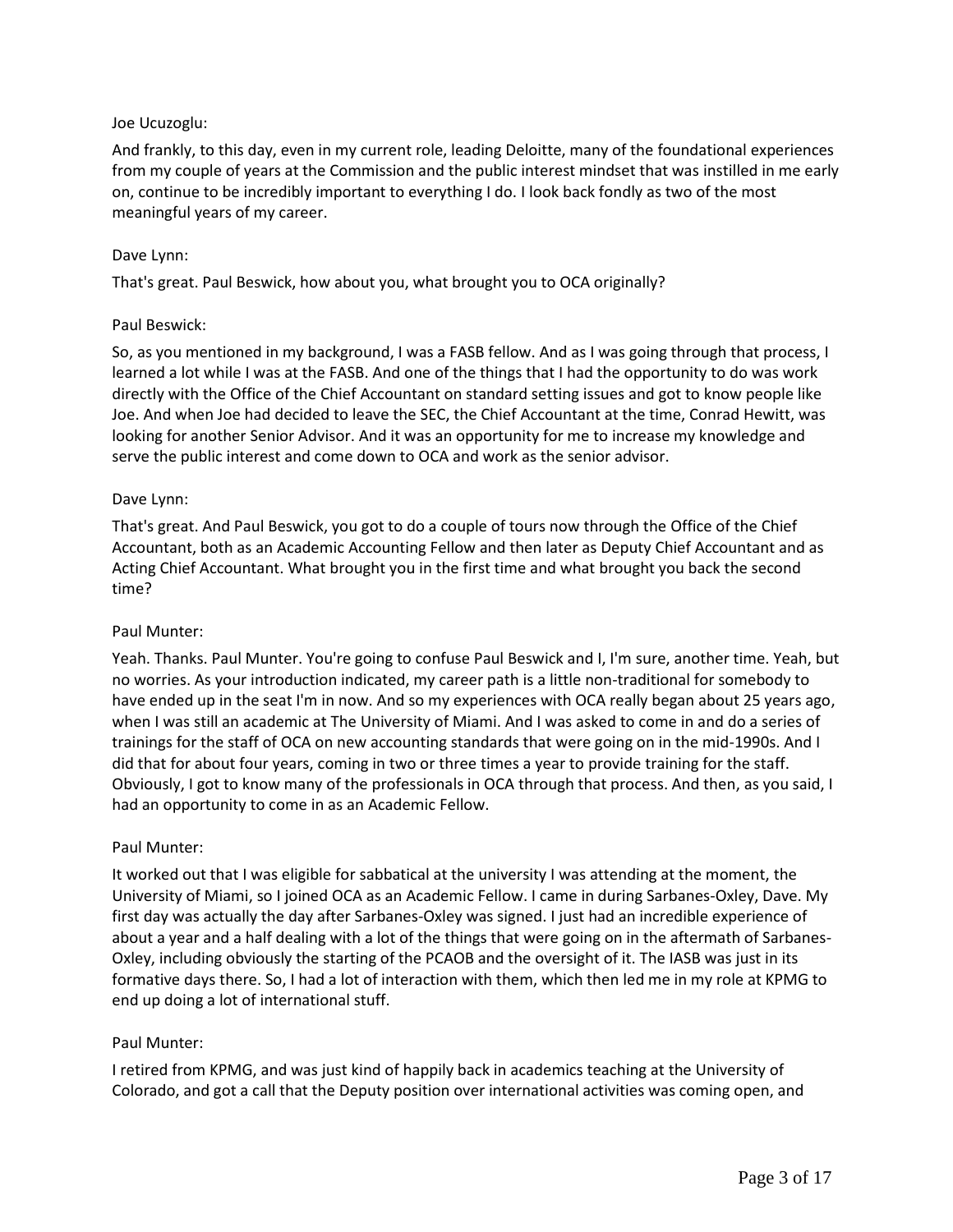would I have an interest in it? And it took me about two thirds of a second to say, "Yeah, of course I would." And so that's what brought me back, and I have been fortunate to now step into the role of the Acting Chief Accountant.

Dave Lynn:

Great.

### Paul Beswick:

I think one of the things that's neat is that we've got three different people here, and each of them sort of found their way to the SEC in a different way, and I don't think that's uncommon when I look at other people who worked in OCA. One of the things that's important and that I've always appreciated is the sense of public service that people have adopted when they've gone to OCA. I think that's something that people that do go work in the Office of the Chief Accountant, have a strong passion about -- public service and giving back to the capital markets.

### Dave Lynn:

Yeah. I think it's a great testament to the work that OCA does, that it attracts people with such a high caliber and high skill level and folks at the top of their profession who come in and want to be a part of the regulatory process. That was always my experience working with folks from OCA, from the Division of Corporation Finance.

### Dave Lynn:

I guess one thing that is also interesting, as I've gone through this project of looking back at the development of OCA over the life of the SEC, is just how much bigger and different OCA is today than it was back in the '40s or '50s. And just how much of a more central role it plays in a lot of the regulatory issues that come up. Paul Munter, perhaps since you had the experience of being there in the early 2000s, and now being back again in the 2020s, how has it changed, and how is OCA structured today as compared to in the past?

## Paul Munter:

I think if you go back, and Sarbanes-Oxley is probably a pretty good point of demarcation. There was some evolution in OCA as you go through the 30s, 40s, 50s, 60s, 70s, et cetera. Joe mentioned that the '70s is when the Professional Accounting Fellow program began, which was, I think a very important landmark for OCA, because that is where the really important melding of new talent coming in and bringing in practice experience came from and continues today but combines with the legacy experience and talent that is there for the staff that are there on a longer term basis.

#### Paul Munter:

So, I think that was an important point in the development of OCA. But it remained pretty flat in terms of its organizational structure. You had the Chief Accountant and then you have the staff for the most part during that period, until you get up to about the point of Sarbanes-Oxley. Shortly before that, a Deputy Chief Accountant role was established in about 2000.

#### Paul Munter: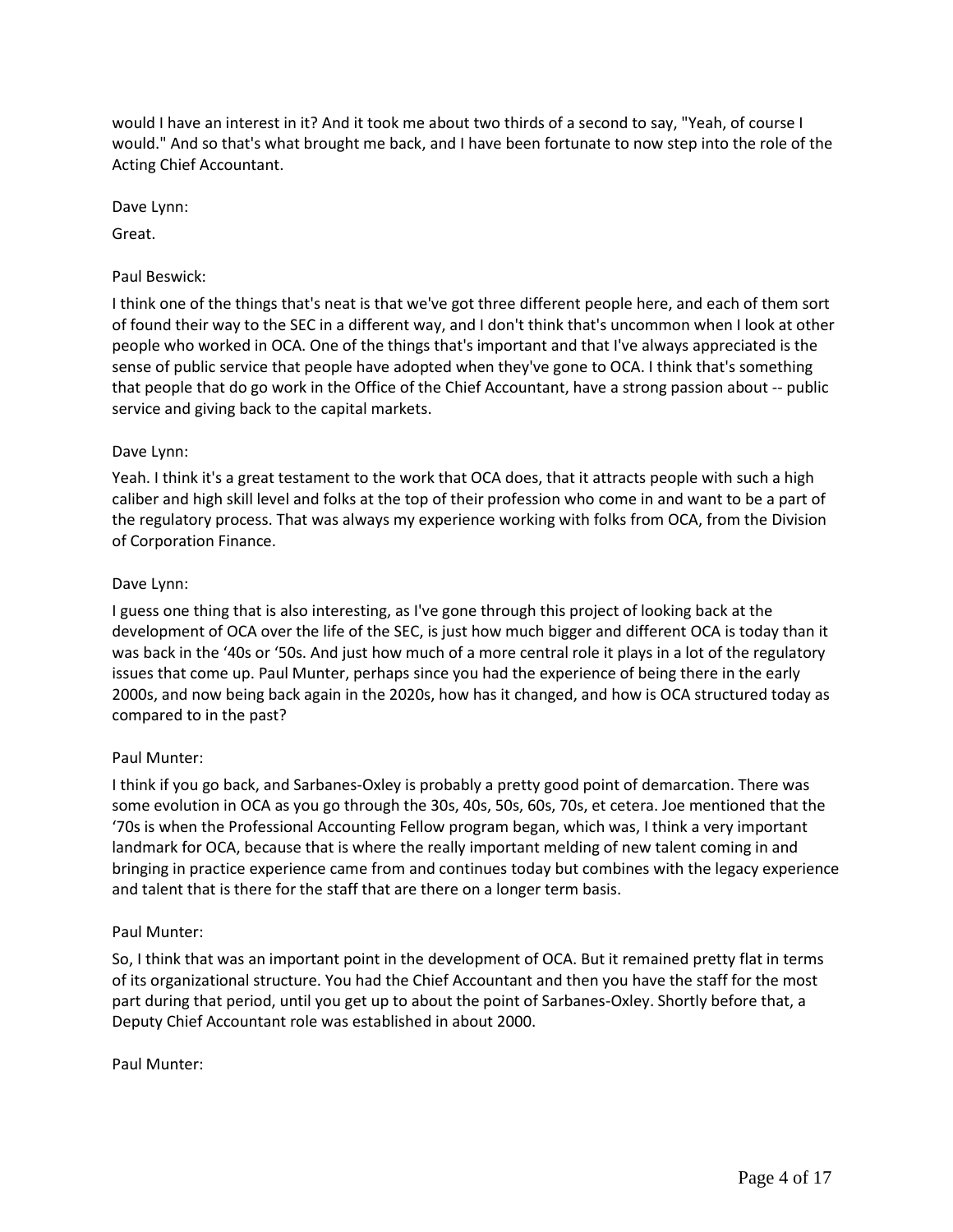And then when you have Sarbanes-Oxley come in and the creation of the PCAOB, a second Deputy was established. So, there's an accounting group that does most of the oversight with respect to the FASB and accounting standard setting, and a professional practice group that does the oversight with respect to the PCAOB and the audit side of the house, was created.

## Paul Munter:

So, it took on a bit more of a hierarchical structure from that point, and obviously had to grow quite a bit with the expansion of the responsibilities of OCA with oversight of the PCAOB in related activities. And then the other addition, which is not too much after that, but years later is expansion in the international field. Paul was there as the work of the IASB was going on and permission for foreign private issuers to begin using IFRS. So that's another fairly important landmark in the development of OCA's responsibilities and mission in the creation of the international group. So that now we're an office of roughly 45 people. It's still a small office within the context of the Commission.

### Paul Munter:

Dave, you came out of Corp. Fin., which of course is several hundred people in the Division. So, we're a small office. But we touch a lot of different aspects of what goes on in the Commission. And as you noted a moment ago, we engage very regularly with Division of Corporation Finance, of Investment Management, the Division of Trading and Markets, and the Division of Enforcement on matters with respect to accounting, auditing, independence, internal control.

### Dave Lynn:

Yes. One of the things that we have collected quite a lot of in the virtual museum and archive at the SEC Historical Society is speeches from Chief Accountants and staff of the Office of the Chief Account. And I think that is one of the things that I think I've appreciated from doing this project, is just how important the outbound communications, the sort of outreach that comes out of that office. And I'd be interested in everyone's viewpoints on how that communication takes place and the role that plays in the professional practice and how people operate as a result of the guidance they can get from OCA.

#### Paul Beswick:

Well, I think ... Go ahead, Joe.

#### Joe Ucuzoglu:

I'll share a few perspectives, Dave. Paul articulated some of the things that have evolved over the years, but it's also worth noting the bedrock that hasn't changed. And that is the fundamental purpose of why you even have an OCA. And I think it really goes back to the underpinnings of the financial reporting disclosure system, where you have companies that are engaged in incredibly complex economic activity. And you're trying to distill all of that into a two-dimensional portrayal, a balance sheet as of a point in time, an income statement and a cash flow statement relative to what's taken place over the past quarter or year. And you have a set of accounting standards that governs the rules under which you take all that economic activity and distill it into the two-dimensional portrayal, but there's so much that's changing in the corporate world. There's so much complexity.

#### Joe Ucuzoglu:

The rules have a hard time of keeping up, and they certainly don't encompass every nuance and every permutation. And that's why you have to have an OCA within the regulator, a group of deep experts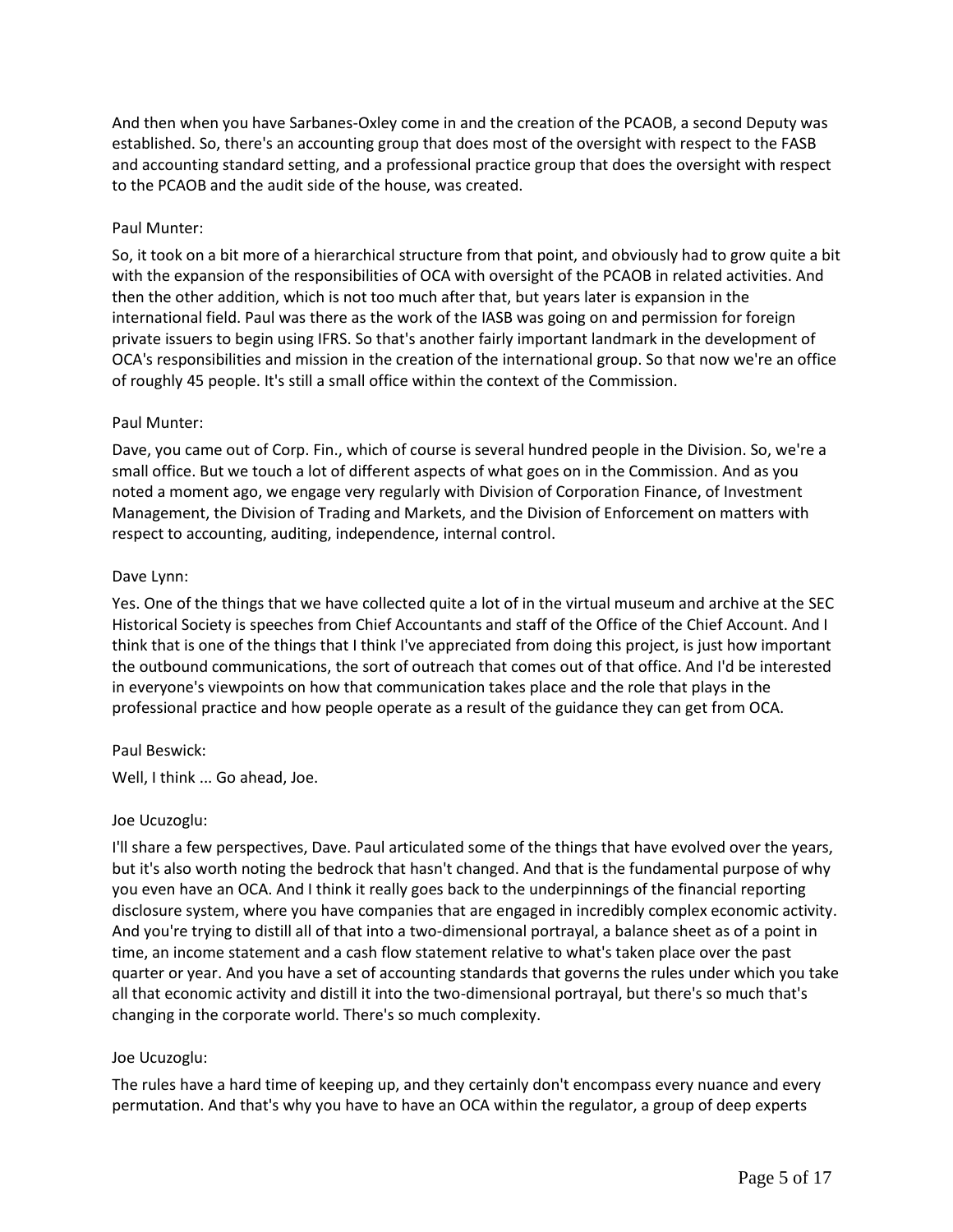who can sit at the intersection of the registrants preparing the financial information, the standard setters putting out the rules, the auditors independently attesting to those financial statements, to be able to look at some of the more complex fact patterns and, on a timely basis, to give interpretations, to share thoughts on issues that are evolving to make sure guidance is out there on a timely basis. And that's persisted through the decades.

## Joe Ucuzoglu:

And one of the ways that OCA has tried to be helpful to the broader financial reporting ecosystem is to get thoughts out there that are helpful to those who are trying to do the right thing and trying to put together financial information in a really complicated world. And speeches are one mechanism to do that.

## Joe Ucuzoglu:

Now over the years, there has been a tension between on the one hand, you want to get information in the hands of preparers and auditors. On the other hand, you don't want speeches to become a *de facto* rulemaking that doesn't go through due process. And there's probably been periods in the Commission's history where some might've suggested that it veered a little too far in that direction.

## Joe Ucuzoglu:

I actually think over the last couple of decades, that the Office of the Chief Accountant has done a beautiful job of balancing those competing objectives and putting out helpful thoughts that enable those responsible in the financial reporting ecosystem for preparing and auditing this information without turning it into each individual creating their own new set of rules without due process.

## Dave Lynn:

Great. Thanks very much for that, Joe. I guess I'd be interested in hearing the perspectives of how others perceive OCA and how OCA sort of fits within the sources of information and as a body to be consulted and to be perhaps feared in some cases when you're in the community. And Paul Beswick, obviously you've had time at FASB and in accounting firms, and I'd be interested certainly in your perspectives on sort of the perception of OCA's role and how that working relationship works with other participants.

## Paul Beswick:

So, as I look back on my time in the seven years I spent there, and when, as you said, I was at the FASB and then sort of post-SEC time, I think that over that period of time and longer, there has generally been a very positive view of OCA. I think people look to OCA to help lead the accounting profession and really do look to the Office of the Chief Accountant to sort of set the tone, if you will, in terms of accounting standards.

## Paul Beswick:

That doesn't mean that everything that OCA has ever done, people have loved. Obviously, you could find bumps in the road, if you will. But generally, I would say people are very positive about OCA. And when you look not only within the Commission, but if you look outside the Commission in other parts of the government, those organizations also look to OCA for accounting advice. And so I think about my time in the Office of the Chief Accountant, we would have regular meetings with bank regulators, where they would really look to us on complex accounting matters that they were dealing with. And so it really is at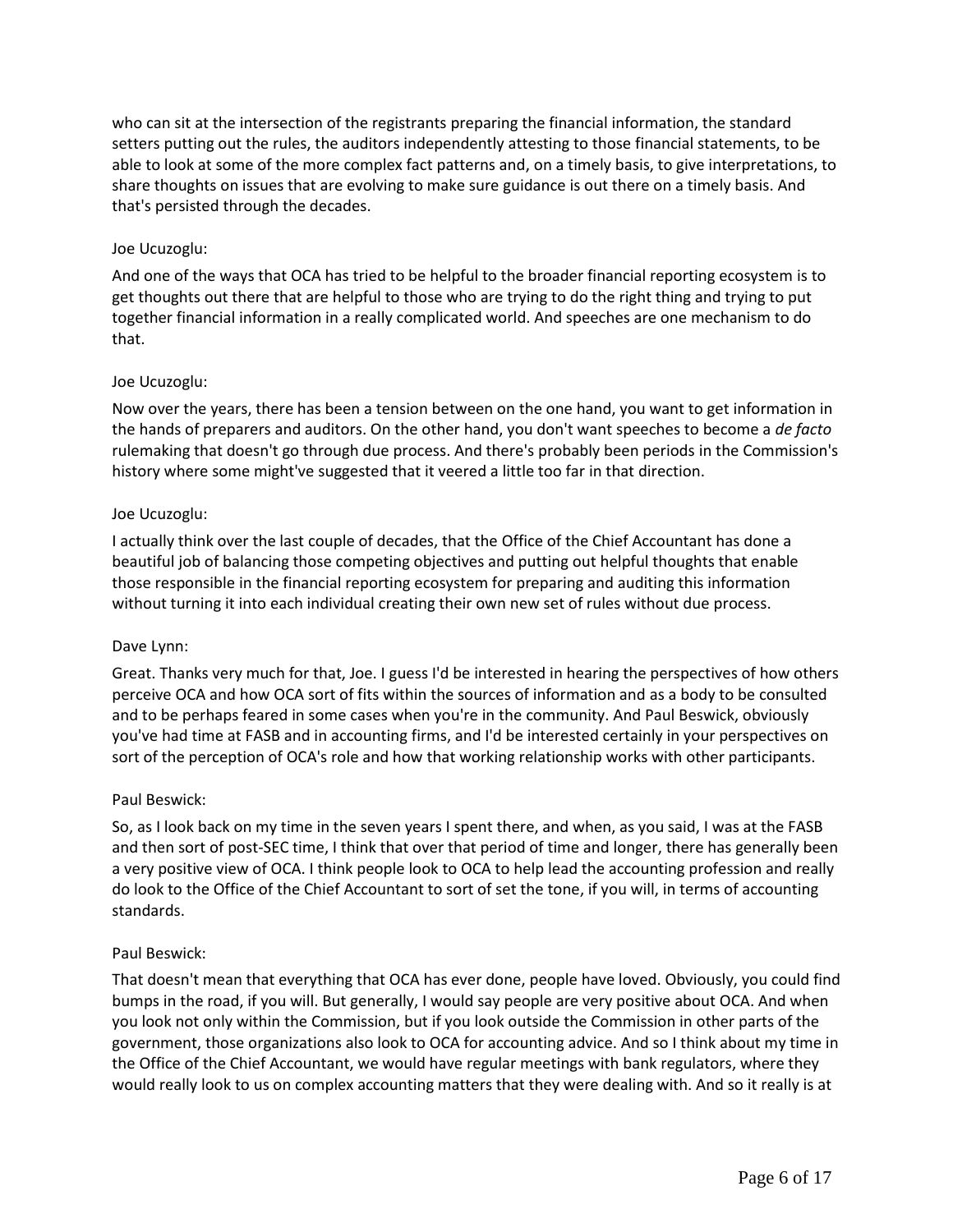the center of the accounting profession. And it's something that people really do look to in terms of setting the tone and the guidance on how to proceed.

### Joe Ucuzoglu:

And one of the reasons why I do think OCA is so highly respected is there has been a consistent tone of welcoming engagement. In fact, I know over the years, there's been guidance and instructions on the website, and I'm not sure what the current language is, but it's generally said something to the effect of, "Please feel free to consult."

### Joe Ucuzoglu:

And what underpins that is a recognition that you actually get higher quality information in the hands of investors when professionals in the private sector, those who work for companies, those who work for audit firms, are coming forward proactively, sharing what they're seeing, asking for the Commission's guidance through OCA.

### Joe Ucuzoglu:

Again, not that OCA is always going to necessarily agree with the perspective that's put forward. OCA has a regulatory responsibility to sit back objectively and ultimately to make a call on behalf of the investing public as to the particular interpretation that's going to be most useful to investors, but there's a universal recognition that OCA wants to listen, wants to understand what's taking place out there, wants to hear the different perspectives. And that welcoming of engagement is, frankly, a big part of why the Office of the Chief Accountant is recognized as a regulator that frankly wants outreach, wants engagement, wants to interact with those who are being regulated to ultimately help arrive at the highest quality answers for the markets.

#### Paul Beswick:

I'm going to tell you this little story. One time we were consulting on a really complex issue with let's say a Fortune 100 company. And it was really complex. And the company had come in, and I wouldn't say they got everything they wanted. They probably got half of what they wanted, but at the end, the controller called me offline. And he said, "This was a great process." He said, "I didn't get everything I wanted, but I got clarity, and I feel like the information is going to be useful to investors." He said, "The one thing I'll tell you is you guys need to advertise this process better." And I said, "Well, we bring it up in speeches a lot, but I'm going to use you as an example of someone who had a positive experience." And so it is a process where the markets can benefit by getting that clarity and getting that high-quality information out to investors.

#### Paul Munter:

I do think, admittedly, this is anecdotal, but we have important data points in terms of how the professionals who have been in OCA are perceived. And we've got Joe and Paul here who are both in important leadership roles in their firms. And there are other examples of that in their firms and others. There are people sitting as Chief Accounting Officers and Chief Financial Officers at Fortune 50 companies. There are OCA alum sitting as Chief Investment Officers at some of the very significant investment houses. So, I think that's another useful piece of data in terms of how the marketplace perceives the quality of the professionals that have been in OCA over time.

#### Dave Lynn: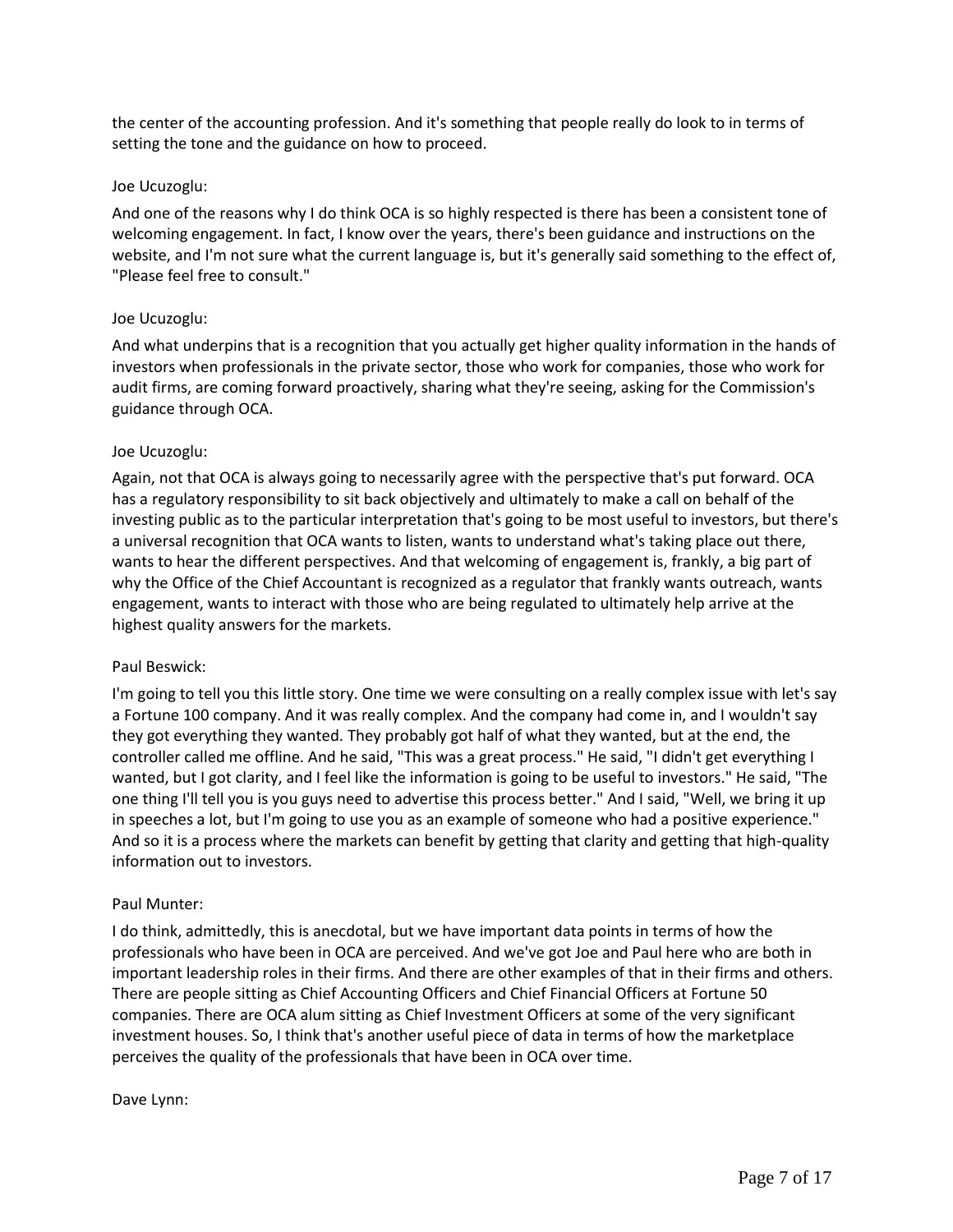And I know in my experience, I think one of the areas that it's great that OCA is willing to engage and to provide answers to really hard questions and tough situations is just on topics of accountant independence, because those sometimes present some of the most difficult interpretive issues and very fact-specific circumstances that have to be considered, and having that sounding board and having people that can address that, who have so much deep experience in considering independence issues is important. I don't think people realize that that is something that a lot of folks in the office do. And it's an important function that can help both issuers and auditors navigate some pretty tough situations.

## Paul Munter:

Yes. I mean, independence is core to what auditors bring to the process. And high-quality auditing is also integral to high quality financial reporting. As Joe was talking earlier, we want the highest quality information possible in the hands of investors. And having that subject to independent audit is a critical element of that ecosystem.

### Joe Ucuzoglu:

And Dave, this is an area where Paul talked earlier about the evolution of OCA and the overall complement of professionals and responsibilities. It's really tracked, in some ways, the evolution of the profession. If you went back in time, there was probably too great an emphasis on the accounting and the technical requirements that govern how the numbers are compiled and presented. And that's really important -- I always like to say getting the numbers right is probably a good idea. But when you look at what Sarbanes brought about in the post-Sarbanes era, there was really a shift in mindset within the broader profession, in terms of reemphasizing the importance of auditing as a profession -- that independent, objective look -- and the skills and the procedures that are necessary to do that with excellence. And that was integrally related to the requirements coming into effect around companies having effective internal controls and auditors attesting to that system of internal controls.

#### Joe Ucuzoglu:

And as a result, you saw the office of the chief accountant really increase its overall complement of professionals with a background in audit to then in turn engage with the PCAOB. And part and parcel of that is honoring compliance in every way with the independence requirements and ensuring that auditors continue to remain independent, in both fact and appearance, so that those who were relying on this information have a basis upon which to be confident that the audit firms that are attesting to this information that's being relied upon by investors truly are operating with objectivity and impartiality. And more and more, you see these types of very complex fact patterns being presented to OCA to ensure that there is an understanding of OCA's interpretations that can then in turn be complied with consistently across the board.

#### Dave Lynn:

Definitely, that's really helpful. And I guess one experience that anyone who's spent time at the SEC or in other government agencies, is you're dealing with so many complex issues that cut across so many different areas of expertise and that also have such far reaching implications. Paul Munter, I'm interested in your perspectives on where the sources of information and input from others come from when you're trying to address these issues from the regulatory perspective.

#### Paul Munter: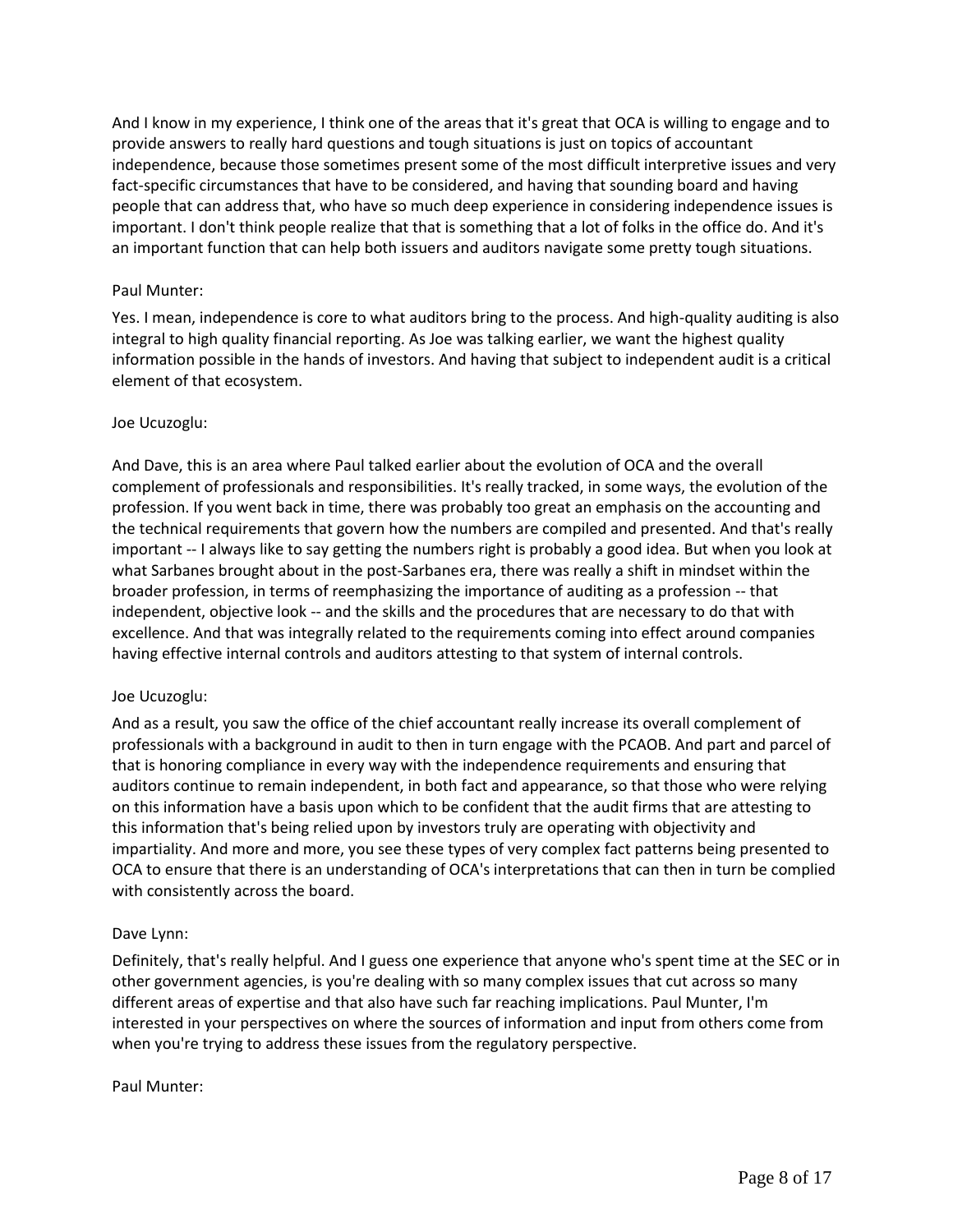So, we were talking a little bit earlier about the output coming from OCA in the form of speeches and statements and the like, sharing experiences and conclusions on complex issues, etc. That's a piece of what I would describe as ongoing engagement with the whole array of stakeholders. What you're talking about, Dave, is the other side of that, is engagement where we're doing more of the listening rather than the disseminating of the information, so that we can understand what are the issues that arise out there. Are there issues that can be dealt with fairly expeditiously? Are there issues that need to be addressed through standard setting? So that means we are very frequently engaged in dialogue with preparers to understand the issues that they are dealing with and the complexity of transactions that they are engaging in, and thinking about whether the existing standards provide sufficient guidance or not.

## Paul Munter:

We're certainly engaged with audit firms, both in terms of as Joe rightly describes, the application of accounting on the issue they're seeing, but also what are the challenges that they have from the standpoint of audit execution against the standards and maintaining independence?

### Paul Munter:

And obviously, we spent a lot of time in engagement with investors and investor advocates, trying to understand what information is most impactful to them, because ultimately, we're talking about information to benefit capital allocation decisions with a materiality construct attached to that within the confines of the total mix of information. So, we are very actively engaged in outreach. What you're describing is how do we get the information in so that we can process it, evaluate what are the proper steps for resolving it, whether it is OCA reaching a conclusion and communicating it, whether it is standard setting or some other form of guidance. That is, I think, critical to our ability to be the principal advisor to the Commission on matters of accounting, auditing, independence, and internal control.

#### Dave Lynn:

And when you go through a crisis like the COVID-19 pandemic, for instance, it struck me just how much coordination the Office did with so many other regulatory bodies and other parties out in the marketplace. And then we saw a lot of transparency about that in some of the statements that came out, which helps, I think, to provide people with reassurance that the Office is paying attention and the Commission is paying attention to these issues and trying to adapt as much as possible when you're in the midst of a crisis situation.

## Paul Munter:

Yes, t's a real good example to me. In a time of crisis, human nature might be to try to duck and hide from the crisis. But I think experience has shown us that, whether it's in financial reporting or in other crises situation, meeting those crises head on is the best path forward. And in times of uncertainty, investors want more information and greater transparency about those uncertainties so that they can try to price the uncertainties into their capital allocation decisions in as cost-effective a manner as possible.

#### Joe Ucuzoglu:

And the market's benefited tremendously from the sort of proactive tone that the Office of the Chief Accountant set early in the COVID crisis. You had questions out there given the level of uncertainty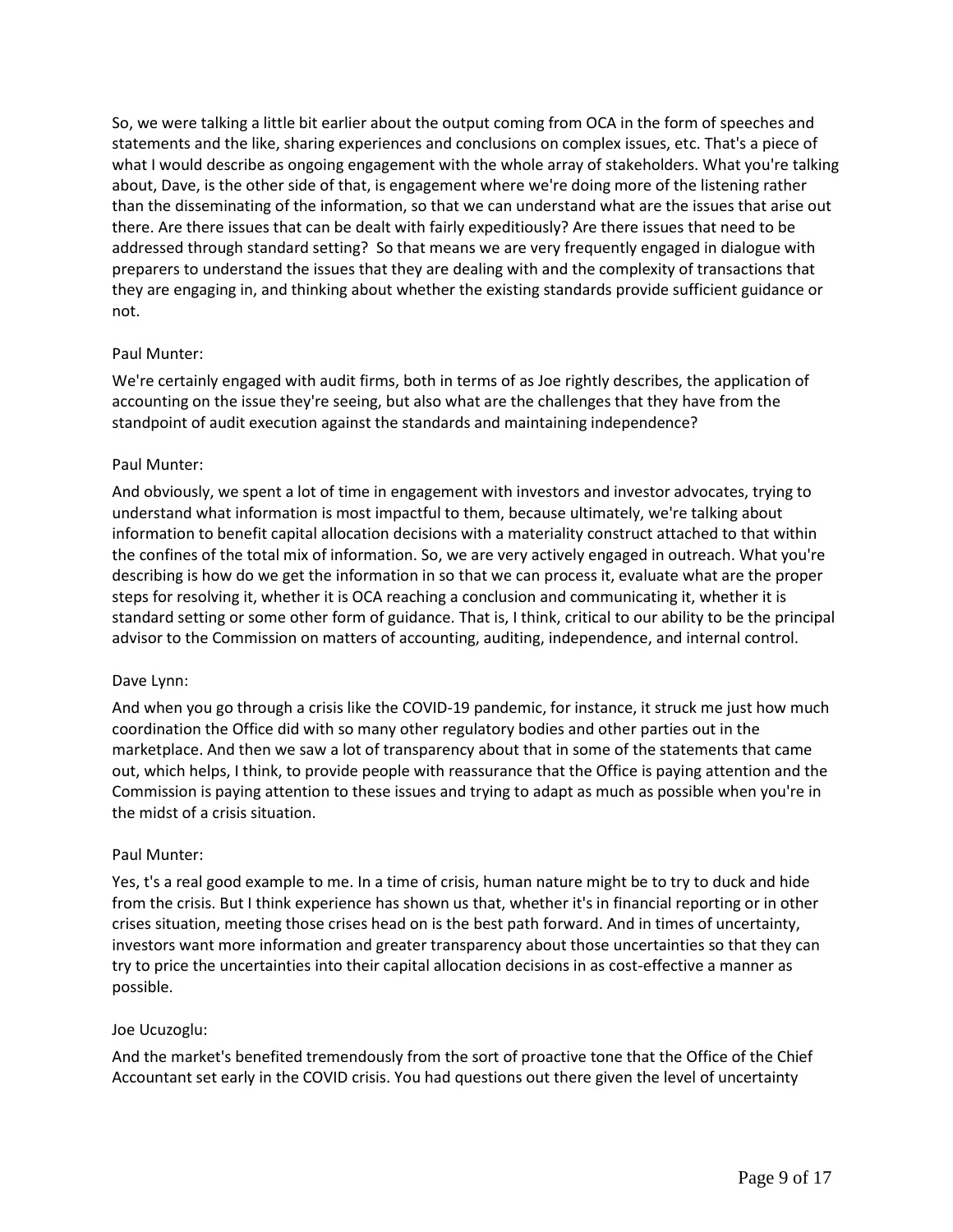around what would transpire in the broader economy, and how that might impact estimates and forecasts. Some questioned whether the publishing of financial results should be delayed as a result.

### Joe Ucuzoglu:

And for OCA to come out and address its communications to both issuers, as well as audit firms, and to reinforce those core principles, that timely transparent disclosure is even more important in times of market uncertainty, and to ask that companies do their best with the information they have available, and so long as they make use of all the information they know, that nobody will hold them in hindsight to a crystal ball. But be neutral, be transparent around what the uncertainties are, share the types of estimates and ranges and what might change going forward. And that the market actually is better off having that, albeit not with any level of certainty as to whether those forecasts will come to fruition, is better than sharing no information with the markets and waiting for absolute certainty. And you saw the markets hold up remarkably well during COVID in part as a result of the continuous flow of high-quality information.

### Paul Beswick:

And that's not the first time OCA has had to play that role. If you go back to the previous financial crisis, which was more centered on banks, there were a lot of calls to suspend accounting, suspend fair value. And one of the things I learned was —it's something that Joe had touched on -- investors need transparent information. In the previous crisis, we really emphasized that it wasn't the accounting. There were some underlying economic challenges that were occurring, but investors needed transparency. They needed everyone to basically do their best, to make their best estimates and be forthright about those estimates. And, in my opinion, it allowed the markets to recover quicker than if we had gone down that approach where we were going to just suspend accounting or suspend financial reporting. And so that transparency and that continued communication in my mind is critical with the markets. And that's a role that OCA plays in the capital markets.

## Dave Lynn:

Yeah. Because this is an SEC Historical Society program, I feel obligated to ask this question, Joe. What do you think is the role that history and precedent plays in the decision-making process in OCA in your experience?

## Joe Ucuzoglu:

Well, this whole topic of the guidance that is set by OCA during crises is one where history is probably a good lesson. Time and time again, when external crises strike, people want to blame the messenger. The accounting might show that things are really bad, there's big losses, there's write downs, there's insolvencies. And that might not be welcome, frankly, in the political arena at times. And there's a tendency to either blame the messenger or, as Paul Beswick just said, sort of suspend the accounting to make things look better because then some would suggest it will help calm everyone and not get everyone too riled up.

## Joe Ucuzoglu:

Well, information has consequences. And frankly, if you try to destroy the neutrality objective and paint a rosier picture than reality, that never ends well. That actually destroys credibility, that actually prolongs the crisis. And, sometimes, it's an uncomfortable position to be in if you're sitting there in a regulatory agency and you're getting political pressure to try to change the rules to make things look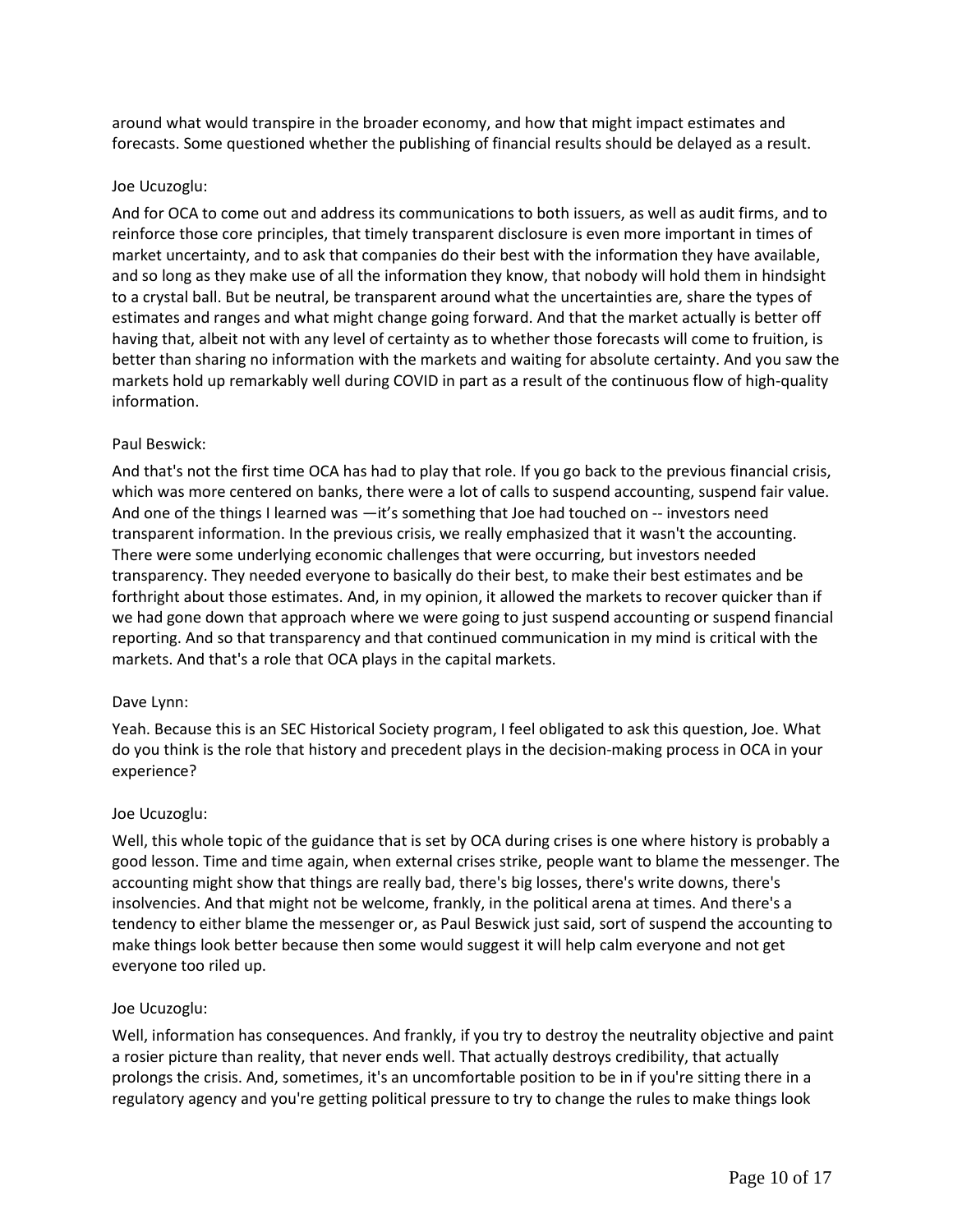better. But this is one where OCA's precedent has been time honored and consistently applied, that we're going to report the truth and we're going to put high-quality information out there in the markets. And if people want to adjust policies in a crisis, that's fine, but we're at least going to do it with full knowledge of reality. We're not going to pretend that less people were unemployed or assets are worth more than they really are, and that's served us incredibly well.

# Joe Ucuzoglu:

And you can come up with a multitude of examples like that, but frankly, that consistency in terms of the underlying objective of financial reporting has manifested itself over the decades in ways that have proven now with the benefit of hindsight to absolutely be, not only in the interest of the investing public, but in the interest of society at large.

# Dave Lynn:

Absolutely. Paul Beswick, I know one of the areas that you worked on and continue to work on is an area that the Office has dedicated an enormous amount of resources to, and that's coordination with international accounting standards and the development of IFRS and how that fits within the U.S. regulatory system. I'd be interested in your perspectives on how that process played out and continues to play out to this day.

# Paul Beswick:

Well, I think it's important to understand that international accounting and auditing standards do play a role in the US capital markets. I think people sometimes get confused and they think that the US has sort of quarantined itself from the rest of the world. And that's just not the case.

## Paul Beswick:

In terms of sort of the history, as Paul Munter mentioned this before, but in 2007-ish, the Commission allowed the use of IFRS without reconciliation for foreign private issuers. And if you look at the population of foreign private issuers who list in the U.S., it is a significant population. And from a global perspective, that was viewed as a significant milestone and added credibility to IFRS, that the U.S. would accept it without reconciliation. Up until that point, you had to reconcile back to US GAAP. It was perceived to be very costly, not a lot of benefit.

## Paul Beswick:

And the recognition by the Commission that IFRS was high quality was an important thing for the IFRS Foundation and the IASB. But it's not limited to accounting. The Commission, through the Office of the Chief Accountant also plays a role in a group called the Monitoring Group, which is a group that oversees the IAASB and plays an active role in that. In addition, the Office of the Chief Accountant is an active participant in IOSCO and one of the committees there.

## Paul Beswick:

So, they're very active on an international perspective and that all started around 2004-2005. And it's something that the Office of the Chief Accountant does devote a significant amount of resources to, and they also get involved in individual registrant matters related to IFRS.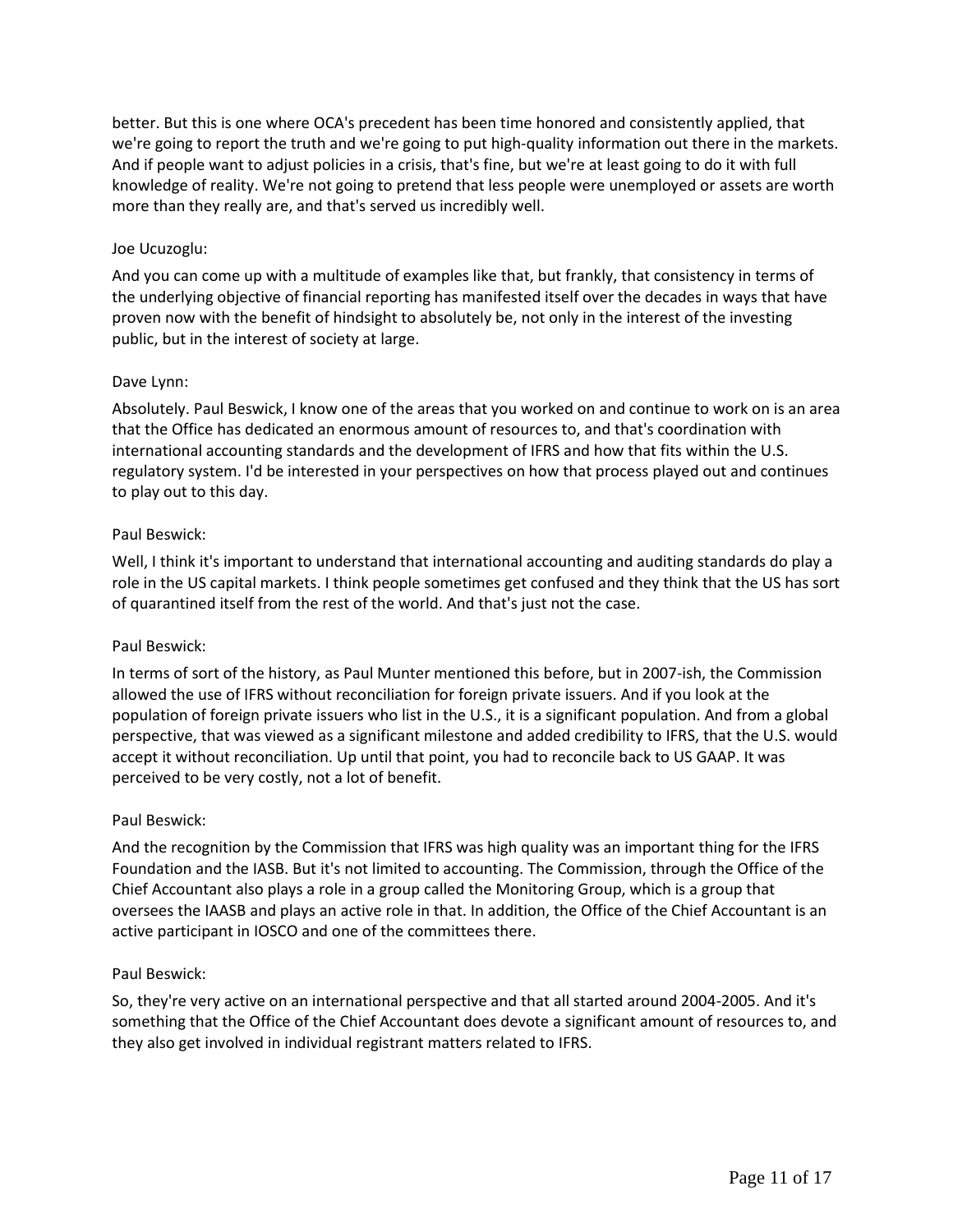# Paul Beswick:

I think sometimes people still don't believe that OCA has IFRS expertise. And they do, and they'll get involved in registrant matters and provide accounting views on registrant matters who are reporting under IFRS. So, there is a lot of international engagement at all levels of the Office of the Chief Accountant.

## Paul Munter:

And I think, Paul, the importance of that really cannot be overstated to be real honest with you. You talked about the foreign private issuers in our marketplace that file with the Commission on the basis of IFRS, with no reconciliation to U.S. GAAP. And we are one of the only marketplaces that takes the standards as issued by the IASB without any subsequent endorsement mechanism, which in many other jurisdictions, most have some local endorsement mechanism, which of course runs a risk of some kind of a national carve-out or what have you.

### Paul Munter:

Secondly, the size of that. That's six to \$10 trillion of market cap. So, if you just took the foreign private issuer population, and if it were a separate capital market, would be about the fifth largest capital market in the world, just to put it in perspective, in terms of, "why do we engage?" And then the other, Paul mentioned the international audit side of the house. And thank you for the promo, because I'm actually currently the co-chair of Monitoring Group working through those issues.

### Paul Munter:

But roughly, one sixth of American investment portfolios are invested abroad. So, you've got direct investment by U.S, investors abroad with respect to financial information that is subject to audit under the international audit standards rather than under PCAOB standards. And then secondly, and Joe and Paul are much more on the front line of this now than I am, but if you think about global U.S. companies where the U.S. auditor is working with a component team abroad, that component team, in all likelihood, is starting from an ISA framework. And obviously, then has to bridge to get to a PCAOBcompliant audit in reporting to the group auditor. But if ISA are not of high quality, it becomes very, very, very difficult to build that bridge from an ISA framework to a PCAOB framework. So, I think both in terms of direct investor protection and indirect investor protection, there is just an enormous case for the amount of resources we devote to international accounting and auditing.

## Joe Ucuzoglu:

And this is an area where many have no appreciation for the level of complexity and the level of necessary resources that OCA needs to devote in order to protect investors. I remember when I was at the Commission, I used to get the question all the time, why is this so complicated? Why don't you just get the rules reconciled and everyone can use the same set of requirements. And then we can compare on an apples-to-apples basis?

## Joe Ucuzoglu:

And I'd always remind people that we can't even get the whole world aligned around the metric system. And that's just a mechanical translation. Here, we're talking about a set of standards that impacts entire economies, and you have customs and, frankly, national objectives on the line. Which is why, as Paul Munter just articulated, most other jurisdictions still want to maintain some control through the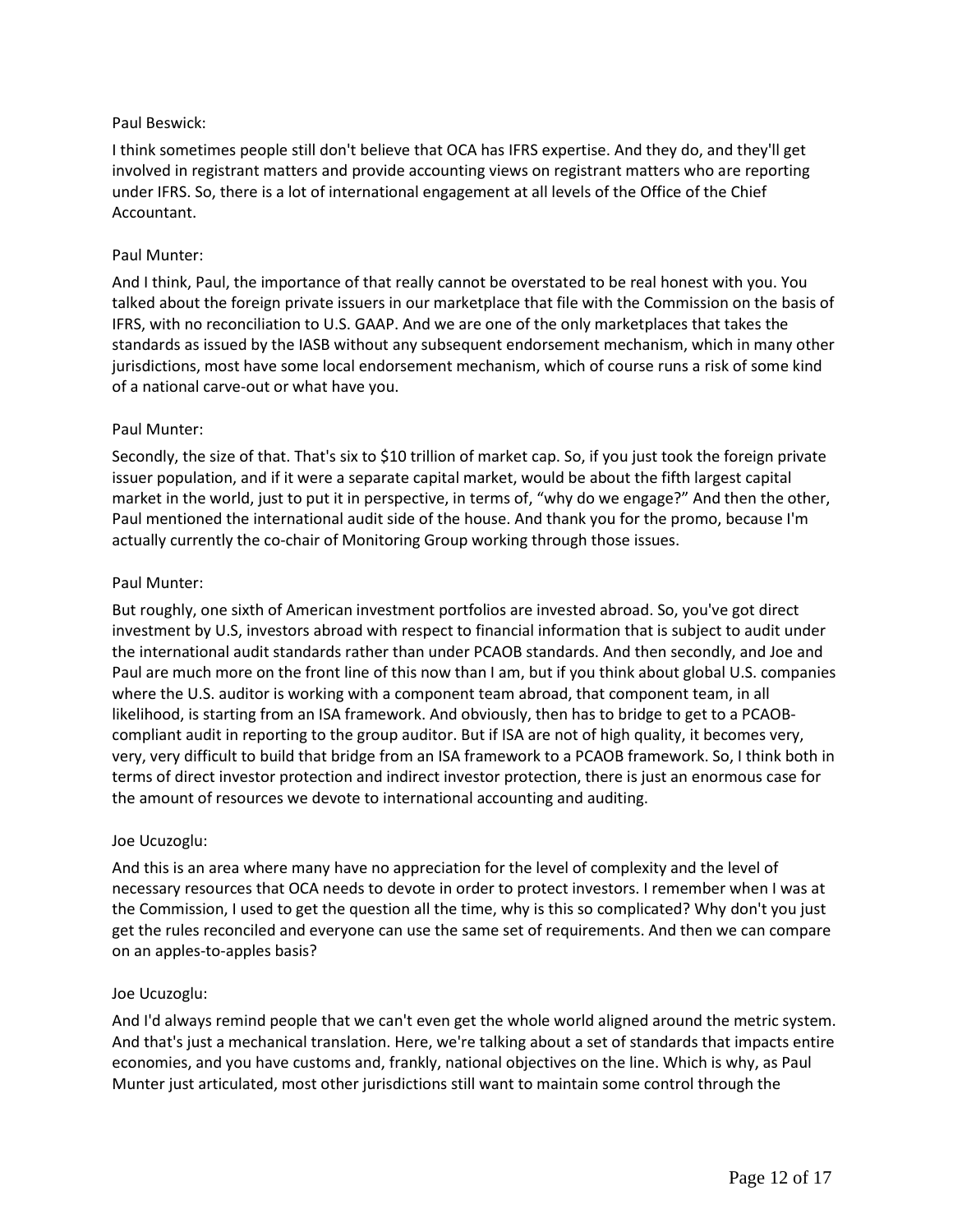endorsement process and say, "Well, we're going to follow IFRS, except we don't like this particular provision, and we're going to change that one."

## Joe Ucuzoglu:

For the Commission to be able to accomplish its investor protection mandate for U.S. investors, potentially putting trillions of dollars on the line and to satisfy that the information they're getting is a high level of quality that IFRS is in fact a comprehensive basis of accounting that serves those information needs without tweaking it, without layering on things and saying, "we're going to change this sentence and put in a new requirement here," you have to have front-end involvement to ultimately understand the development of that standard and be satisfied that the information that it's going to produce meets the needs of investors who have so much riding on the underlying financial information that ultimately drives the trading of those securities.

### Dave Lynn:

Great, thank you. And next, I think one question that I would like to ask is what did you see as the most challenging issues that you dealt with during your time in OCA? And, looking forward, what do you see as the most challenging issues that OCA will be addressing now and in the future? And maybe Joe, we can start with you.

### Joe Ucuzoglu:

Well, this is a trip down memory lane. I would say a couple probably rise to the surface. In the aftermath of Sarbanes-Oxley and the institution of the requirement that public companies certify the effectiveness of their internal controls and that auditors independently provide audit assurance, the PCAOB put out an auditing standard, AS2. And fair to say, in the early days, there was noise, and people were questioning whether certain of the requirements met a cost-benefit test, whether the requirements were scalable such that smaller issuers could comply without a crushing burden.

#### Joe Ucuzoglu:

And so we then, with the PCAOB, undertook the process of gathering a lot of feedback. And ultimately, what came out of that is the PCAOB producing Auditing Standard 5, which took the learnings of the early years, and frankly, kept the investor protection benefits, while making this workable for registrants, workable for smaller issuers. And I'm really proud to see now, sitting here close to 15 years later, the level of noise is low, and it's actually served as a model for the rest of the world where you hear more and more talk about the need to impose SOX-like internal control requirements as part of a high-quality system of financial reporting.

#### Joe Ucuzoglu:

The other that comes to mind was perhaps a little less pleasant in dealing with the aftermath of the stock option backdating circumstances that came to light in the mid-2000s, where there was some inappropriate behavior. But what was really difficult, where OCA really had to lean in, is companies and auditors coming forward saying, "we're trying to go back and revise the accounting to get this right." But by definition, when people prepare documents with the wrong dates, you might not know what the right dates are. It was designed to sort of circumvent the appropriate controls.

#### Joe Ucuzoglu: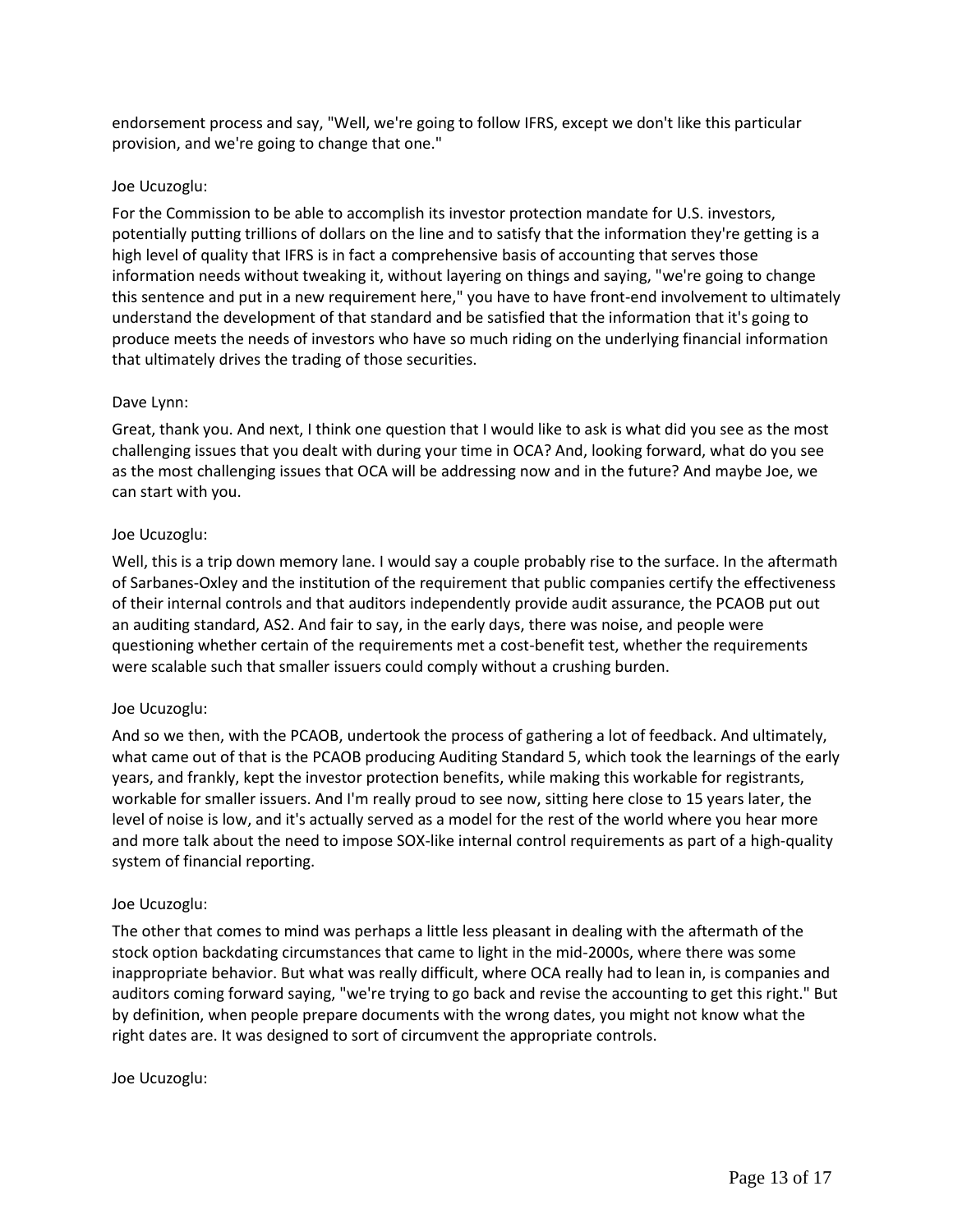And so how do you prepare books and records in hindsight, when perhaps some of the people who engaged in that conduct aren't even there? And it's a great example of OCA engaging with registrants and auditors, putting out practical guidance to ultimately get the best possible information in the hands of investors, and at the same time, coordinating closely with Enforcement so that there was an accountability for those who might have engaged in conduct that was inappropriate.

## Joe Ucuzoglu:

When you ask about looking forward, the top-of-mind issue right now, and we can certainly spend some time talking about this, is just the evolution of investor needs. And the core financial information prepared in conformity with GAAP is still critically important. It is the foundation upon which the market operates. But you see an expansion in terms of the types of financial information that investors are suggesting may be material to their decision-making, certain non-financial indicators, certain elements that fall within the ESG landscape. And I suspect that over the next several years the real focus is going to be how to bring the same level of consistency and quality that we've, over the decades, been able to bring to the core GAAP financial information to some of those other pieces of information that are now more and more important to the trading prices of securities.

## Dave Lynn:

Thank you. Paul Beswick, how about you?

### Paul Beswick:

Sure. So, when I think about this in my time at OCA, maybe highlight four things. When I showed up at OCA, they were just kicking off an advisory committee, and they had an advisory committee on improving financial reporting that had dual goals of reducing unnecessary complexity and making information more useful and understandable to investors. And that was a great experience for me because I got to work directly with a lot of investors who I didn't have direct access to, and really understand their needs. And ultimately, the committee put out some recommendations.

#### Paul Beswick:

As that was wrapping up, we rolled into the financial crisis. OCA did have a very active role. We spent a lot of time educating the Commission on some of the various accounting standards. The Deputy Chief at the time, Jim Kroeker, I think he was Acting Chief also, had to testify before Congress. And there were some rather, I would say, animated discussions about the use of fair value.

#### Paul Beswick:

I remember at one point during the middle of the crisis, I think we were putting out accounting guidance via press releases, maybe every two weeks. But it goes back to getting that information out to preparers, auditors, and investors so they understand how the accounting standards are supposed to work.

#### Paul Beswick:

And during the financial crisis, one of the things Congress asked us to do was do a study on fair market value. The Office was able to complete that in 90 days and that was an incredible accomplishment. The entire Office got behind that. And that's one of the things I'm most proud of, is that report that we issued to Congress.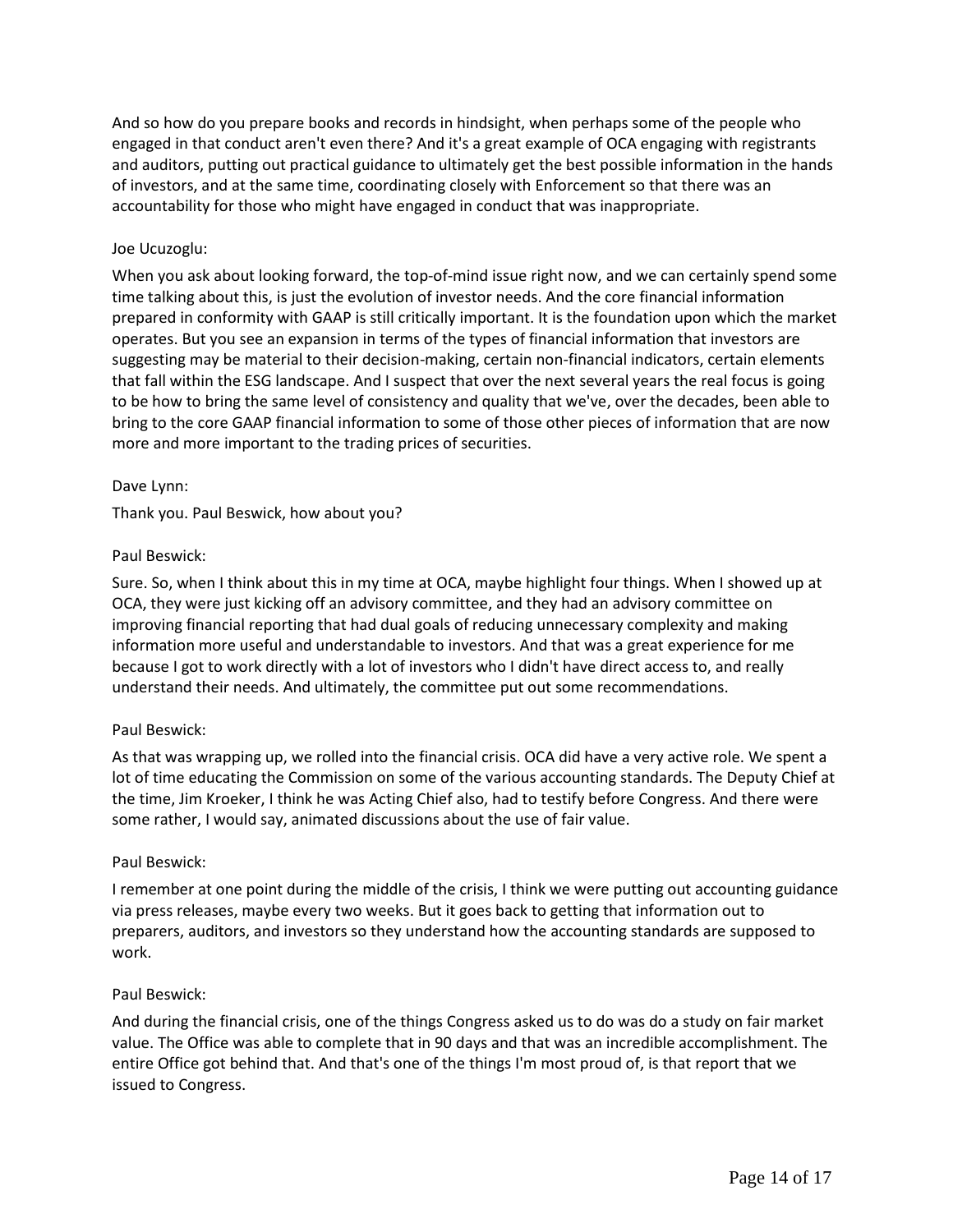## Paul Beswick:

As we were sort of tailing off from the financial crisis, we were completing a work plan on the consideration of the IFRS for U.S, registrants, and whether there should be either an option or requirement for U.S. domestic companies to use IFRS.

### Paul Beswick:

I think ultimately, the staff put out over 1,000 pages of materials related to that. In my mind, it was a very thorough and thoughtful analysis. And at the same time, we were starting the post-crisis rulemaking. So, if you think about Dodd-Frank, while OCA didn't have direct rulemaking responsibilities, it really speaks to the testament of the Commission working together. OCA was brought in, in a number of situations, related to things like the credit risk retention rules, the ABS disclosures, issues around the floating NAV.

### Paul Beswick:

And so those were some pretty significant issues that OCA played a critical role in during my time while I was there. In terms of issues looking forward, maybe highlight three of them. One, and Joe already touched on this, is the evolving needs of investors and what information do they need to make informed investment decisions? And so ESG is frequently discussed, but there's some really, I would say, interesting policy questions about where that kind of information should be housed, whether there should be auditor involvement with it, and it's something that OCA and the Commission are going to have to wrestle with.

### Paul Beswick:

The next one is, I'd say, evolving technology. So that to me is how do companies communicate with investors? Right now, companies produce a 10-K and they also use XBRL to tag the data. But companies are getting, I'll say, more creative and it's raising questions about whether the existing reporting mechanism is fit for purpose. But another aspect of evolving technology is from the auditing side. The accounting firms are spending/investing significant amount of resources into doing better audits using digital auditing techniques, and making sure that the profession moves forward in the right way around those. And finally, sort of looking at the PCAOB's agenda and making sure that the PCAOB's standard setting agenda fits with all of those items that I just mentioned.

#### Paul Munter:

Yeah. I don't really have a very good answer for what were the biggest issues of my time since I'm still in it and-

#### Paul Beswick:

Right. Because next week, you're going to be adding to the list, so ...

#### Paul Munter:

... Yes, I could be. But I think both Joe and Paul did a nice job of summarizing it. But we've certainly dealt with, as we talked earlier, the challenges during the COVID period. But I think both Paul and Joe were touching on a very important aspect of OCA, which is that it has to continue to evolve as investor needs and demands for information grow in helping the Commission think through how can that information be provided in a manner that is cost-beneficial, that has the appropriate rigor around it in terms of its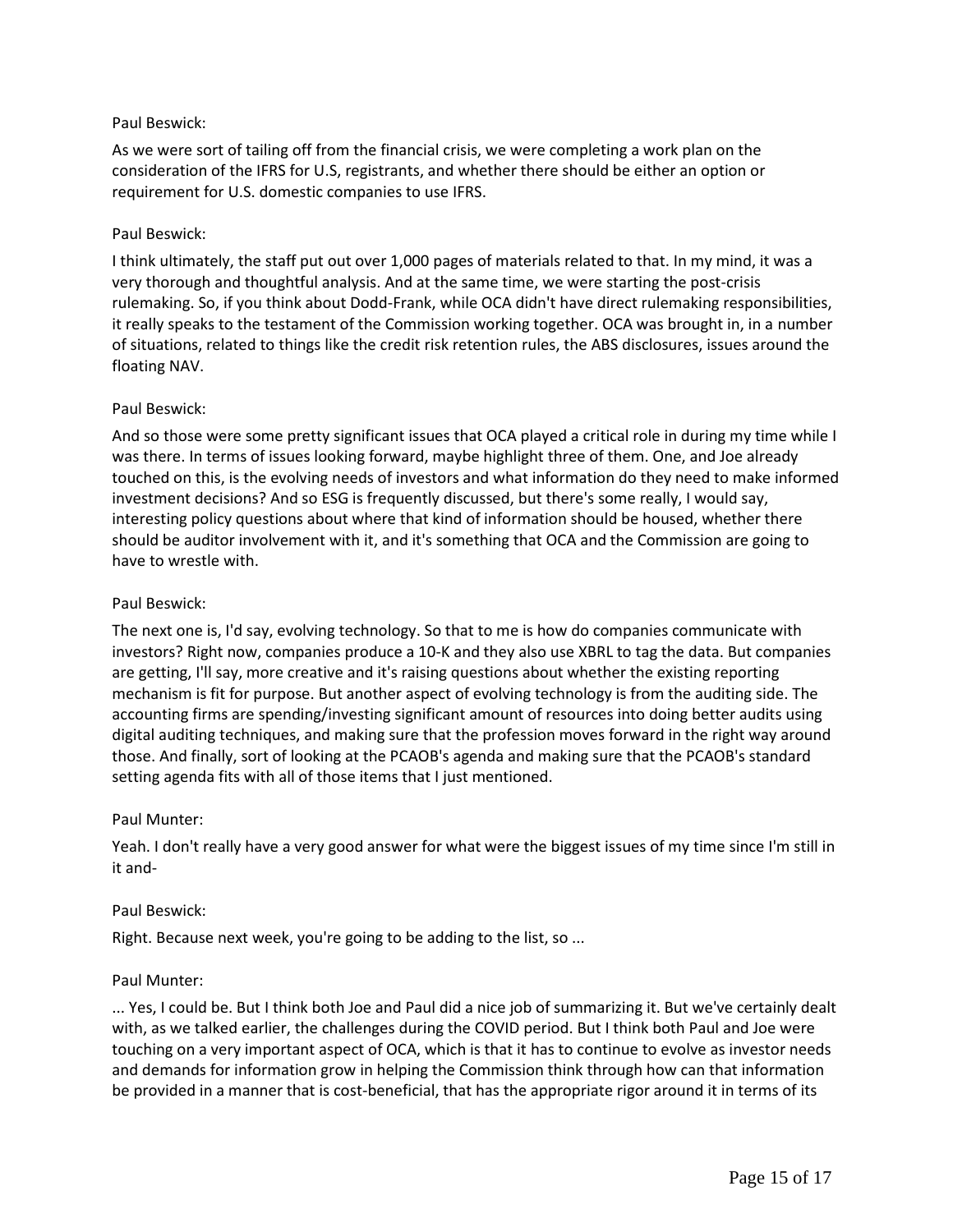development by issuers. And, as Paul just mentioned, to what degree should auditor involvement be part of that process?

### Paul Munter:

I think ESG is certainly one area where we're spending a lot of time thinking about it, but I fully expect as we peer forward into the future, there will be other new areas that we're going to have to think about as investor needs for information evolve.

#### Paul Munter:

The other thing I want to mention really quickly is as Joe was describing the process of AS2 leading into AS5, I think that was important not only for the reasons Joe described, but I would actually call that probably the first example of what we now call a post-implementation review, right? That is now ingrained into the standard-setting process. So, I think not only was that extremely important in terms of providing guidance with respect to auditor attestation over internal controls over financial reporting, but really important in terms of bringing another very important step into standard-setters' due process.

### Dave Lynn:

Well, I think it's safe to say that the SEC and OCA are going to really continue to play an important role in shaping the future of the regulation of corporate disclosure. And perhaps to close, so I'll just ask if any of you have any closing thoughts about your time in OCA and the role that OCA plays in our overall system.

### Joe Ucuzoglu:

Just a lot of pride for the work that OCA does and the tremendous benefit to the markets that results.

#### Paul Munter:

Yes, I agree. As you have noted, this is my second stint here. And, certainly, my first stint shaped a lot of what I did in between the two stints. And I just am incredibly grateful that, at this point in my career, I'm in a position where I have the opportunity to help ensure that investors get the highest quality information possible.

#### Paul Beswick:

As I think about it, I look back at my seven years in OCA with a lot of fondness. One, I very much appreciated the public interest aspect of that and serving the investing public. Also, I really enjoyed the people at the Commission. It's a wonderful group of people, and it's nice to be part of an organization that has such an important mission and role in the capital markets. And I look back at my time with a lot of fondness. And anytime someone asks if they should go try a role and work in OCA, I am always very, very, very supportive of them trying to do that. I think it's a wonderful experience, and it's a way to really give back to the capital markets.

#### Dave Lynn:

That's great. Well, thank you very much, Paul Munter, Paul Beswick and Joe Ucuzoglu. Thank you all for all of those perspectives. This was a great discussion. I appreciate it very much.

Joe Ucuzoglu:

Pleasure.